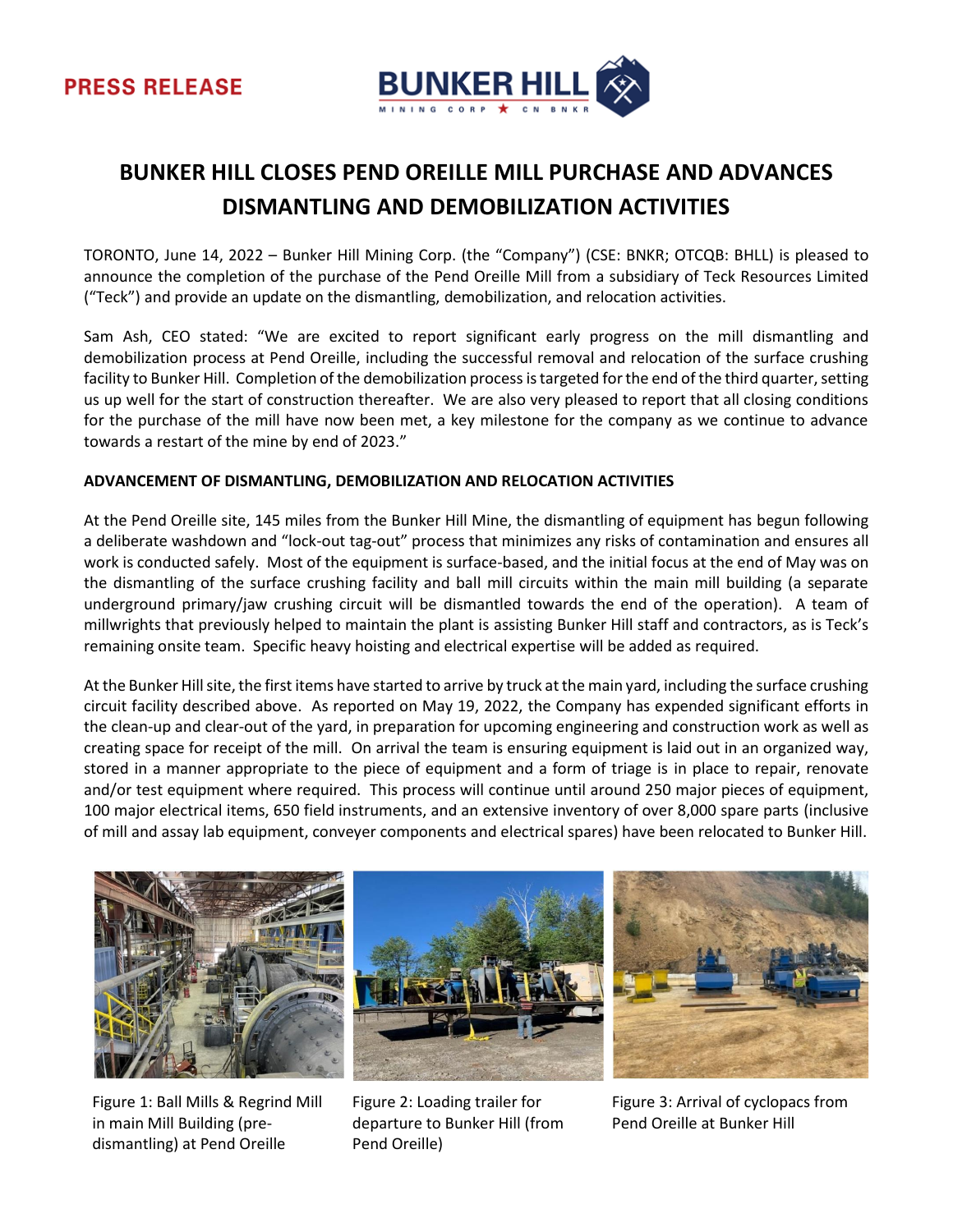#### **ABOUT BUNKER HILL MINING CORP.**

Under new Idaho-based leadership the Bunker Hill Mining Corp, intends to sustainably restart and develop the Bunker Hill Mine as the first step in consolidating a portfolio of North American precious-metal assets with a focus on silver. Information about the Company is available on its website, www.bunkerhillmining.com, or within the SEDAR and EDGAR databases.

#### **For additional information contact:**

David Wiens, CFA CFO & Corporate Secretary +1 208 370 3665 [ir@bunkerhillmining.com](mailto:ir@bunkerhillmining.com)

### **CAUTIONARY STATEMENTS**

*Certain statements in this news release are forward-looking and involve a number of risks and uncertainties. Such forward-looking statements are within the meaning of that term in Section 27A of the Securities Act of 1933, as amended, and Section 21E of the Securities Exchange Act of 1934, as amended, as well as within the meaning of the phrase 'forward-looking information' in the Canadian Securities Administrators' National Instrument 51-102 – Continuous Disclosure Obligations. Forward-looking statements are not comprised of historical facts. Forwardlooking statements include estimates and statements that describe the Company's future plans, objectives or goals, including words to the effect that the Company or management expects a stated condition or result to occur. Forward-looking statements may be identified by such terms as "believes", "anticipates", "expects", "estimates", "may", "could", "would", "will", or "plan". Since forward-looking statements are based on assumptions and address future events and conditions, by their very nature they involve inherent risks and uncertainties. Although these statements are based on information currently available to the Company, the Company provides no assurance that actual results will meet management's expectations. Risks, uncertainties and other factors involved with forward-looking information could cause actual events, results, performance, prospects and opportunities to differ materially from those expressed or implied by such forward-looking information.* 

*Forward looking information in this news release includes, but is not limited to, the Company's intentions regarding its objectives, goals or future plans and statements. Factors that could cause actual results to differ materially from such forward-looking information include, but are not limited to: the ability to predict and counteract the effects of COVID-19 on the business of the Company, including but not limited to the effects of COVID-19 on the price of commodities, capital market conditions, restriction on labour and international travel and supply chains; failure to identify mineral resources; failure to convert estimated mineral resources to reserves; the inability to complete a feasibility study which recommends a production decision; the preliminary nature of metallurgical test results; the Company's ability to restart and develop the Bunker Hill Mine and the risks of not basing a production decision on a feasibility study of mineral reserves demonstrating economic and technical viability, resulting in increased uncertainty due to multiple technical and economic risks of failure which are associated with this production decision including, among others, areas that are analyzed in more detail in a feasibility study, such as applying economic analysis to resources and reserves, more detailed metallurgy and a number of specialized studies in areas such as mining and recovery methods, market analysis, and environmental and community impacts and, as a result, there may be an increased uncertainty of achieving any particular level of recovery of minerals or the cost of such recovery, including increased risks associated with developing a commercially mineable deposit with no guarantee that production will begin as anticipated or at all or that anticipated production costs will be achieved; failure to commence production would have a material adverse impact on the Company's ability to generate*